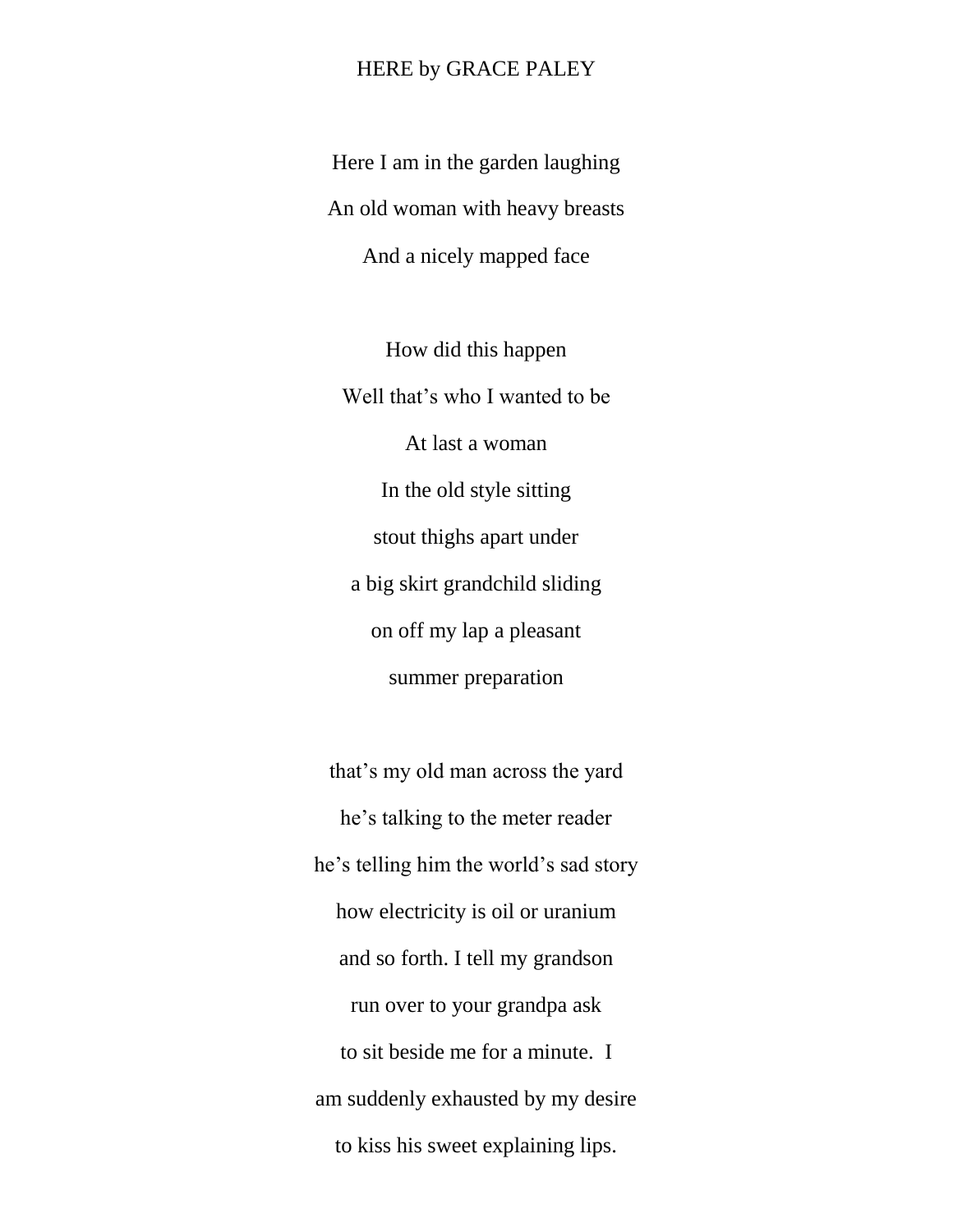Isn't this poem delightful? The word imagery is so descriptive and true to life. We can just see this woman sitting with her legs apart, as older women are likely to do, with a grand-child on her lap. The delightful surprise of this poem is the passion she feels for her "old man."

February is the month of passion, red hot passion illustrated by red flowers, red hearts, red heart shaped boxes of candy. In February, we are constantly reminded of romantic love as the stores tempt us to celebrate Valentine's Day with cards and flowers and gifts.

We know the story of St. Nicholas and Christmas, but the story of St. Valentine is not wellknown. He was a Roman priest when the emperor, Claudius, persecuted the church. Claudius issued an edict that prohibited the marriage of young people. This edict was based on the hypothesis that unmarried soldiers fought better than married soldiers because married soldiers might be afraid of what might happen to their wives or families if they died. Even though polygamy was the norm young people wanted to marry and Valentine encouraged them to marry within the Christian Church. Valentine was eventually caught, imprisoned and tortured for performing marriage ceremonies against command of Emperor Claudius the second. In the year 269 AD, Valentine was sentenced to a three-part execution of a beating, stoning, and finally decapitation, all because of his stand for Christian marriage. The story goes that the last words he wrote were in a note to his jailer's daughter. He inspired today's romantic missives by signing it, "from your Valentine." He was canonized by the Catholic Church and became St. Valentine.

Passion is usually equated with eroticism and romance, and heat, white hot passion. The emotion also denotes commitment and excitement. In a religious connotation passion means focus, single mindedness. To be passionate means to focus on a goal, with singlemindedness of one's will. People in religious orders take vows of poverty, chastity and obedience so that they are completely devoted to the religious life. They are not distracted by the money, sex or decision making.

In the month of February, we think of Valentine's Day and romantic love such as Elizabeth Barrett Browning wrote in her passionate poem to her husband, Robert Browning.

How Do I Love Thee, let me count the ways? This declaration of true love has been memorized and recited by young lovers ever since it was written in Victorian England. <https://www.poets.org/poetsorg/poem/how-do-i-love-thee-sonnet-43>

Emily Dickinson, the poet, lived almost as a recluse but her poetry is filled with quiet passion. Billy Collins explores and exposes this quiet passion in his poem called Taking Off Emily Dickinson's Clothes. Read and enjoy. [https://www.poemhunter.com/poem/taking-off-emily](https://www.poemhunter.com/poem/taking-off-emily-dickinson-s-clothes/)[dickinson-s-clothes/](https://www.poemhunter.com/poem/taking-off-emily-dickinson-s-clothes/)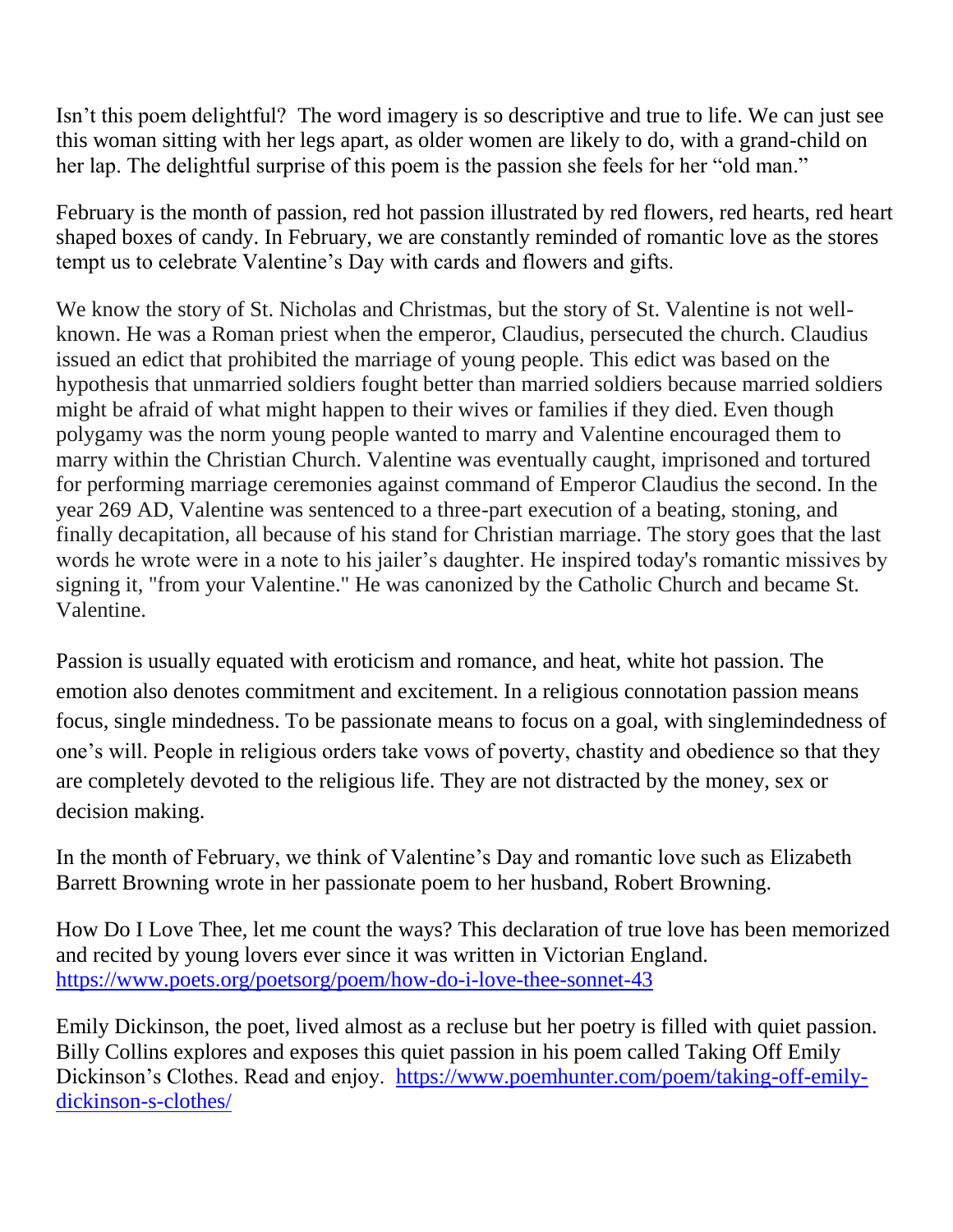What is your favorite love story? Is it from the movie, The Titanic? The image of the young lovers clinging to each other as the Titanic sinks has become almost iconic. We all love a good love story and history and myth are replete with stories of tragic lovers. For instance, Romeo and Juliet, Anthony and Cleopatra, Lancelot and Guinevere, or Helen of Troy and Paris.



A beautiful classic love story comes from India. In 1632, the Mughal emperor, Shah Jahan built a mausoleum for his wife, Mumtaz Mahan, who he called Jewel of the Palace. She died in childbirth and he was so grief stricken that he built one of the most stunningly beautiful buildings in the world in her honor. Built of white marble, the iconic domed Taj Mahal, sit on the bank of the Yamhuna river, as though suspended in air. It is the jewel of

Muslim art in India and is one of the universally admired masterpieces of Muslim art and architecture.

Through-out history there have been heroes who lived lives of passion based on their religious convictions. For instance, the movie, Hacksaw Ridge, tells the story of Desmond T. Doss, WWII American Army Medic, who served during the Battle of Okinawa, and because of his religious conviction, refused to carry a gun even into battle. He rescued seventy-five Americans under extreme fire in the battle for Hacksaw Ridge and became the first man in American history to receive the Medal of Honor without firing a shot.

Another example is Eric Liddell. Liddell was born in China to Scottish missionary parents. He attended boarding school near London, and became known for his speed as a runner. He was chosen to represent Scotland in the 1924 Summer Olympics. Liddell refused to run in the heats for 100 meters even though he was favored to win because they were held on a Sunday which was against his religious conviction. Instead he competed in the 400 meters held on a weekday, a race that he won and he became a Gold medalist. He was a hero in his country and could have become wealthy as an international hero, instead, he returned to China in 1925 to serve as a missionary teacher. He remained there until his death in a Japanese civilian internment camp in 1945. Liddell's integrity remained throughout his life. While in the camp, ravaged by malnourishment and ill health, Liddell spent his time teaching children and sharing what he had.

When Winston Churchill managed to secure his freedom in a prisoner exchange, Liddell declined and instead offered his place to a pregnant woman who was also in the camp, saving not only her life but her unborn child as well "I believe God made me for a purpose—for China. But he also made me fast, and when I run, I feel his pleasure."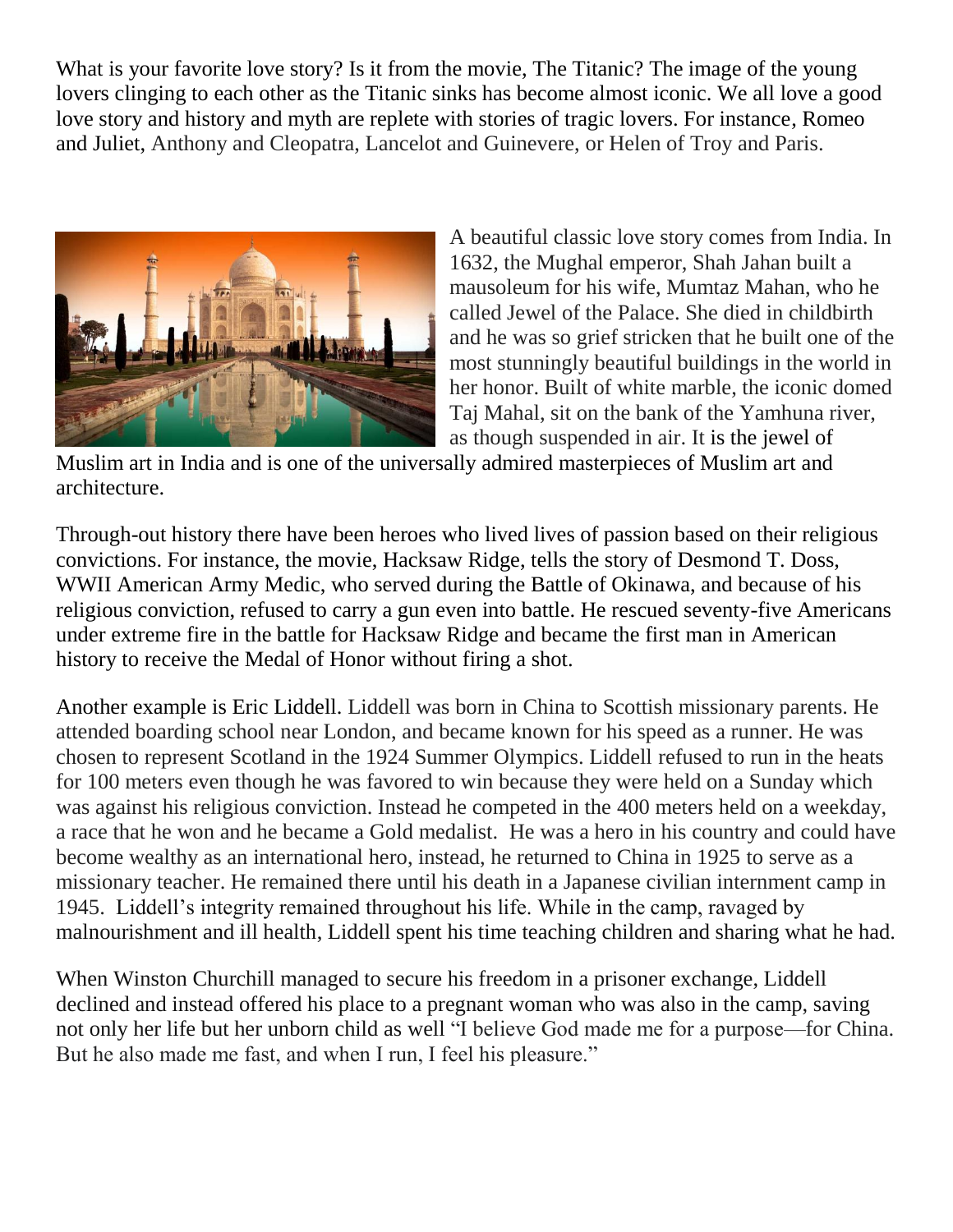

Liddell's Olympic training and racing, and the religious convictions that influenced him, are depicted in the Oscar-winning 1981 film *[Chariots of Fire](https://en.wikipedia.org/wiki/Chariots_of_Fire)*. We may have forgotten Eric Liddell's story but we cannot forget the theme music also called Chariots of Fire.

The 20<sup>th</sup> Century has had many unforgettable heroes who have changed the course of history. Their passion for justice and their devotion to their goal many times brought imprisonment, and sometimes death, but they were true to their calling. Who are you favorite heroes? Who do you identify with? What are the causes you identify with?

Throughout the centuries many people, compelled by their faith or their fate, have given their lives to a profound, passionate communion with God. Those who became saints expressed wild, ecstatic love in physical, erotic moments. For example, St. Francis of Assisi wrote this short poem called,

Wring out my clothes.

Such love does

The sky now pours

That when I stand in a field

I have to wring out the light.



St Teresa of Avila writes of her experience of being pierced by God's love. And Bernini, the sculptor, using Teresa's own words, depicted Teresa in moments of ecstasy in the famous Santa Maria Della Vittoria, Rome. The sensuality of the sculpture is directly inspired by St. Theresa's own writings, in which she describes her mystical experiences in overtly erotic terms; *"... Beside me, on the left hand, appeared an angel in bodily form... He was not tall but short, and very beautiful; and his face was so aflame that he appeared to be one of the highest rank of angels, who seem to be all on fire...*